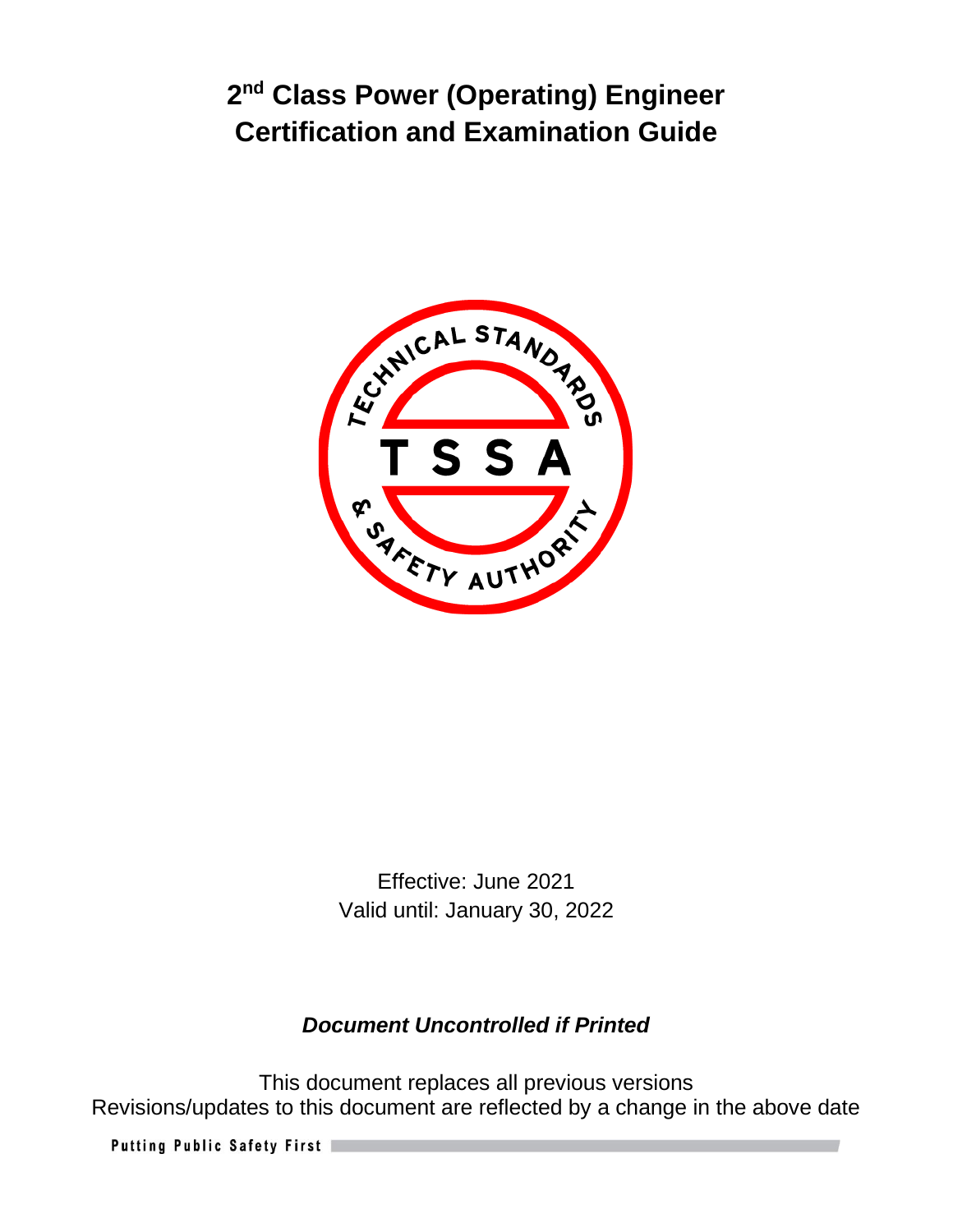

# **Syllabus**

The following SOPEEC syllabus has been adopted by TSSA and provides the subject matter upon which a candidate will be examined, and all related topics of study.

### **2A-1** *A***. A.S.M.E. CODE, SECTIONS 1 & 8, CALCULATIONS:**

Design values to be computed for the following boiler and pressure vessel parts:

- a. Cylindrical components; dished heads; unstayed flat heads, formed heads, shells and covers.
- b. Openings and compensation: openings in shells, headers and heads; compensation required; strength of compensation, pressure vessel openings and reinforcements.
- c. Stayed surfaces: dimensions and locations of staybolts, ligaments and braced surfaces.
- d. Safety valves and safety relief valves: size and capacity.
- e. Firetube Boilers:
	- i. Combustion chambers and furnaces: plain circular furnaces; circular flues; Adamson ring reinforced and corrugated furnaces.
	- ii. Stayed surfaces: maximum spacing of stays; areas of heads to be stayed; stresses in diagonal stays.

#### *B***. INDUSTRIAL ADMINISTRATION:**

- a. Legislation: a thorough knowledge of the jurisdictional Act and the Regulations under the Act.
- b. Installations: factors and codes governing plant designs and layouts; contract specifications; working knowledge of the engineering and administration involved in plant erection; practical modifications of existing plant.
- c. Management:
	- i. Functions and objectives of management.
	- ii. Personnel management: selection of staff; personnel training; motivating personnel; disciplining employees.
	- iii. Planning; decision-making; report writing.
	- iv. Plant maintenance; inspection; budgeting.
	- v. Safety programs.

#### *C***. APPLIED MECHANICS:**

- a. Velocity and acceleration: speed; linear velocity and acceleration; angular velocity and acceleration; relative and absolute velocity.
- b. Mass, motion and inertia: force of gravity; weight; mass inertia; accelerating force; momentum.
- c. Work, power and energy: work, graphical representation; indicated and brake horsepower; potential and kinetic energy; conservation of energy; flywheel.
- d. Torque and angular motion: moment of inertia; radius of gyration; work done by torque.
- e. Motion in a circular path: centripetal acceleration; centripetal and centrifugal force; balancing of rotating masses; governors.
- f. Friction: coefficient of friction; frictional force; motion on horizontal and inclined planes; the screw thread; transmission of power by belt drives.
- g. Moments: moments of forces; couple; centroids and second moments of area.
- h. Stress and strain: modulus of elasticity; restricted expansion.
- i. Shearing forces and bending moments: sign conventions; conditions of equilibrium; simply supported beams and cantilevers; concentrated and distributed loading; mathematical and graphical solutions for shearing force and bending moment diagrams.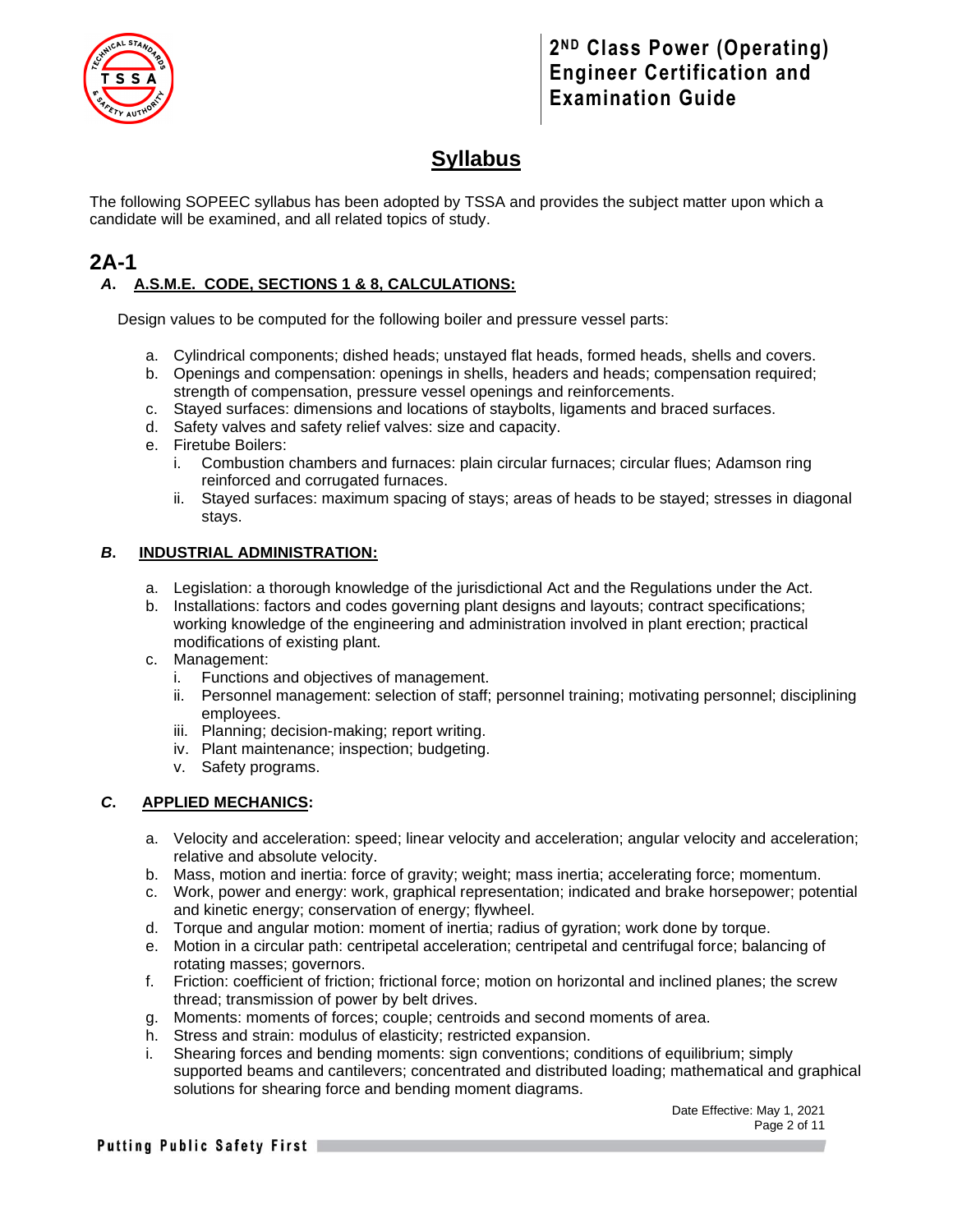

- j. Torsion: fundamental torsion equation; relationship between torque, stress and horsepower; maximum and mean torque; coupling bolts.
- k. Pressure of liquids: density; specific gravity; pressure at any depth; centre of pressure; displacement.
- l. Flow of liquids: pressure head; Bernoulli's law; Venturi meter; flow through orifices.

### **2A2**

#### *D***. THERMODYNAMICS:**

- a. Heat and measurement of heat: temperature scales; absolute temperature; units of heat and their relationship; specific heat; water equivalent; sensible and latent heat; heat mixtures.
- b. Expansion of solids and heat transfer: linear, surface and volumetric expansion; conduction, convection and radiation.
- c. Work and heat: mechanical equivalent of heat; laws of thermo-dynamics; Boyle's and Charles' Laws; general gas law; characteristic constant of a gas; specific heats of gases; thermal efficiency.
- d. Expansion and compression of gases: Dalton's Law of partial pressures, adiabatic, isothermal and polytropic; ratios of expansion and compression; work done during expansion and compression.
- e. Thermodynamics of steam: steam tables; saturated and superheated steam; dryness fraction; specific volume; specific heat of superheated steam; heat mixtures; throttling and separating calorimeters; internal energy of steam, enthalpy.
- f. Entropy: entropy of water, evaporation and superheated steam; temperature-entropy diagrams and charts; computations of entropy values.
- g. Practical Cycles:
	- i. Practical cycles: Rankine; Otto; Diesel; Brayton, thermal efficiencies; pressure-volume and temperature-entropy diagrams.
	- ii. Energy flow calculations; efficiency limits of heat engines, boiler and plant efficiencies, heat balance testing.

#### *E***. METALLURGY:**

- a. Non-ferrous metals: properties, composition and uses; copper; brasses; bronzes; aluminum; white metal.
- b. The structure of metals: atoms; elements; crystalline structure of metals; grains and grain boundaries, metallographic examination.
- c. Alloying elements in iron; iron-carbon equilibrium diagram; alloy steels; stainless steels and highchromium alloys; cladding steels.
- d. Heat treatment of metals: normalizing; annealing; spheroidizing; hardening; tempering; quenching.
- e. Welding symbols
- f. Metallurgical applications/specifications to power plant piping and tubing
- g. Electrochemistry principles applied to corrosion, corrosion forms, control method, testing, monitoring, prevention and failure analysis (effective July 1, 2011).

#### *F***. TESTING OF MATERIALS:**

- a. Procedures and interpretations affecting tensile, hardness and impact tests; forms of specimens tested.
- b. Mechanical, physical and thermal properties of ferrous metals: creep resistance, corrosion resistance and fatigue tests.
- c. Weldment defects: dimensional defects; structural discontinuities; defective properties.
- d. Nondestructive testing: visual inspection; magnetic particle inspection; liquid penetrant testing; proof tests; leak tests, ultrasonic, radiography, acoustic emission.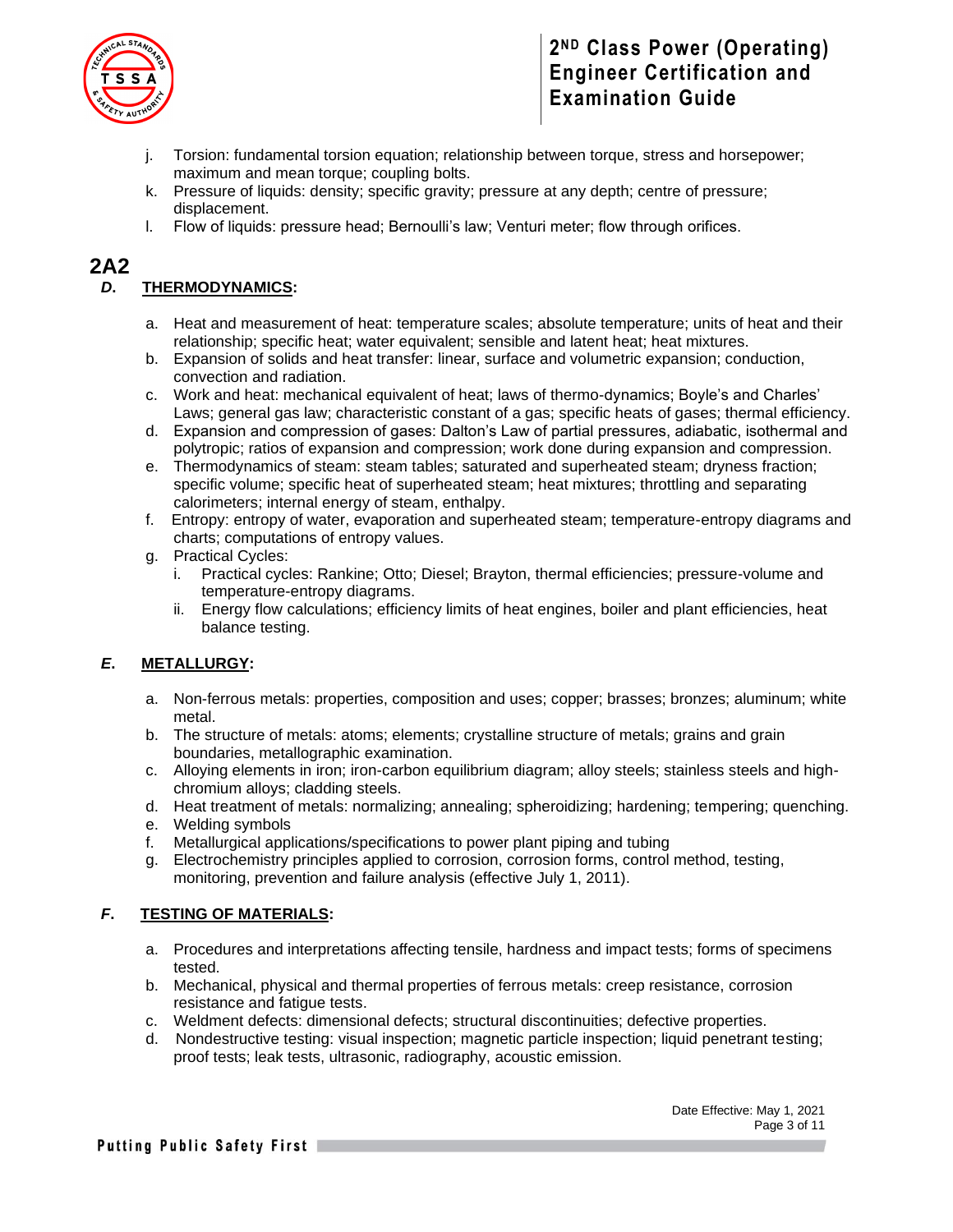

### **2A3**

#### *G***. BOILERS:**

- a. Steam generator design considerations.
- b. Methods of heat transfer; circulation; steam generator ratings.
- c. Specialized boiler designs and applications
- d. Types and applications of firetube and watertube boilers/steam generators.
- e. Boiler fittings, including safety devices, drum internals, soot blowers.
- f. Boiler details: waterwalls; superheaters; desuperheaters; attemperators; economizers; air heaters; blow-down systems; flash tanks; steam separators.
- g. Methods of installation and support: foundations; settings; methods of tubing; top drum erection; shop and field assembly.
- h. Insulation: duct and baffle arrangements; boiler casings.
- i. Operation: start up and shut down; boiling out; drying out refractory; lay-up procedure; safety precautions.
- j. Maintenance; mechanical and chemical cleaning; inspection; upkeep and repairs; hydrostatic test; safety precautions.
- k. Boiler Inspections: *detailed procedure for complete inspection of a large boiler, including water side, fire side, and auxiliary equipment; thermal radiation techniques; inspection records and reporting procedures; liaison procedure with boiler inspector; involvement of other personnel in inspection (engineering staff, operators); inspection equipment; inspection safety.*

#### *H***. PUMPS:**

- a. Practical Applications of pumping theory for power plants;
- b. Installation; maintenance; operation/control.
- c. Constructional details including impeller types; seal selection; shaft alignment; thrust balancers; tachometers.
- d. Boiler feed pump re-circulation control.

#### *I.* **WATER TREATMENT:**

- a. Water and its impurities.
- b. Methods of feedwater treatment: subsidence; coagulation; filtration; oil removal; lime-soda softening; hot process phosphate softening; sodium and hydrogen zeolite softening; silica removal; demineralization; deaeration; evaporation; electro-dialysis and electro-deionization (ED / EDI); reverse osmosis (RO); microfiltration
- c. Internal treatment of boiler water: control of scale, foam, embrittlement, return line corrosion; chelating agents; sludge conditioning; pH control; deaeration; carryover; blowdown; chemical feed systems; silica turbine blade deposits.
- d. Analytical methods and equipment: i. Instruments: embrittlement detectors; steam purity; total solid meters; methods of steam sampling; measurement of pH.
	- ii. Water analysis and interpretation of analytical results.
- e. Cooling water treatment; slime and algae control, corrosion control.
- f. Industrial waste treatment: effects caused by waste discharge; mechanical, chemical and biological methods of waste treatment.
- g. Potable Water treatment and testing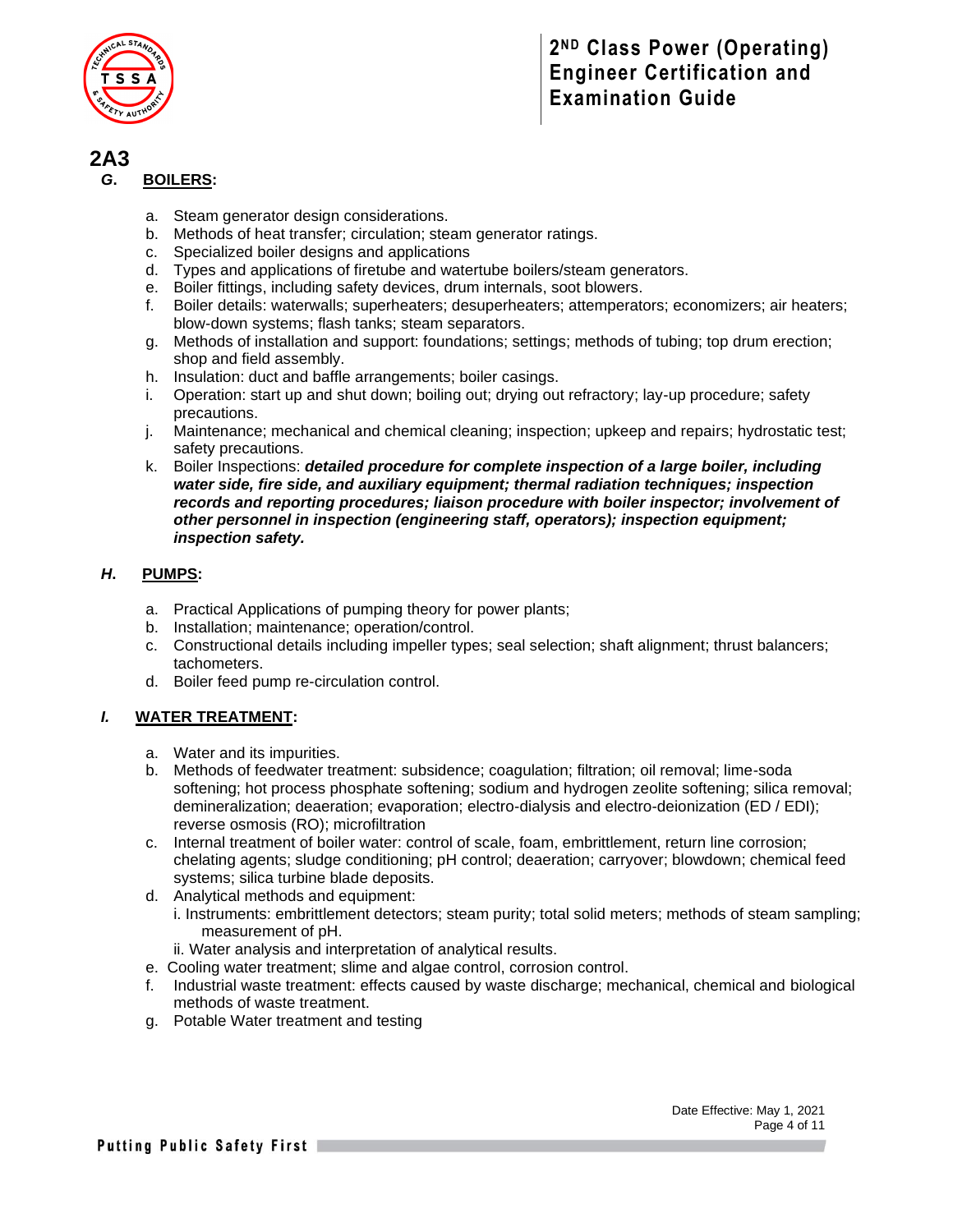

### **2B1**

#### *J.* **HEAT ENGINES AND PRIME MOVERS:**

#### **a. Steam Turbines:**

- i. Applications of operating principles: impulse and reaction turbines, classifications.
- ii. Construction: casings; rotors; dummy pistons; blading; diaphragms; glands; seals; flexible couplings; bearings; thrusts.
- iii. Details: turning gears; drains; rotor adjustment; dynamic and static balancing; critical speed; lubricating oil systems; jacking oil pump; piping; reducing gears; expansion and anchoring.
- iv. Control: governors; governor systems; control valves; grid type extraction valves; casing relief valves; overspeed trips; turbine supervisory equipment.
- v. Operation: starting up and shutting down; normal operation; flow diagrams; efficiencies.
- vi. Maintenance: repairs; shaft alignment; bearing; thrust, blade and packing clearances; blade fouling and erosion; cleaning after erection.
- vii. Theory: nozzles; velocity diagrams; angle of entry and velocity calculations; work done on blades and blade characteristics.
- viii. Condensing equipment
	- a. Condensers: types and constructional details; backwashing and cleaning; leak testing.
	- b. Condenser ancillary equipment: air ejectors; cooling water systems; intakes and intake screens; cooling towers and ponds; atmospheric exhaust valves; circulating pumps; condensate pumps.

#### **b. Internal Combustion Engines:**

- Applications: two and four stroke, oil burning, gas and dual-fuel.
- ii. Fuels: classification; properties; impurities; methods of purifying and clarifying; injection systems; ignition systems; scavenging and supercharging arrangements.
- iii. Operation and maintenance: causes and prevention of incomplete combustion; starting up and shutting down: prevention of crankcase explosions; crankcase safety fittings; piston and cylinder troubles; repair and replacement of worn or broken parts.
- iv. Cooling: piston and jacket cooling water systems; cooling water treatment and removal of deposits; lubricating oil systems.

#### **c. Gas Turbines:**

- i. Applications of operating principles; types of gas turbines.
- ii. Open and closed cycle systems; regeneration; intercooling and reheating.
- iii. Gas turbine applications: dual shaft machines; free-piston gas generators, combined cycle.
- iv. Construction: rotors; blading; compressors; combustors: combustion chambers.
- v. Operation and control: starting up and shutting down; normal running procedures; control systems; safety devices.

#### *K.* **LUBRICATION:**

- a. Plant lubrication programme: lubrication survey; types of lubricating systems, air compressor, gas turbine, internal combustion engine, steam turbine; lubricating oil / governing/seal oil systems;
- b. Engine lubricating oil maintenance: causes of deterioration; additives; oil purification equipment.
- c. Applications of ball and roller bearings and their lubrication; bearing seals.

#### *L.* **PIPING:**

- a. Piping material identification and selection, appropriate Code procedures, inspection, leak tests.
- b. Strength of piping; high temperature effects.
- c. Support; expansion allowances; cold springing; drainage; insulation.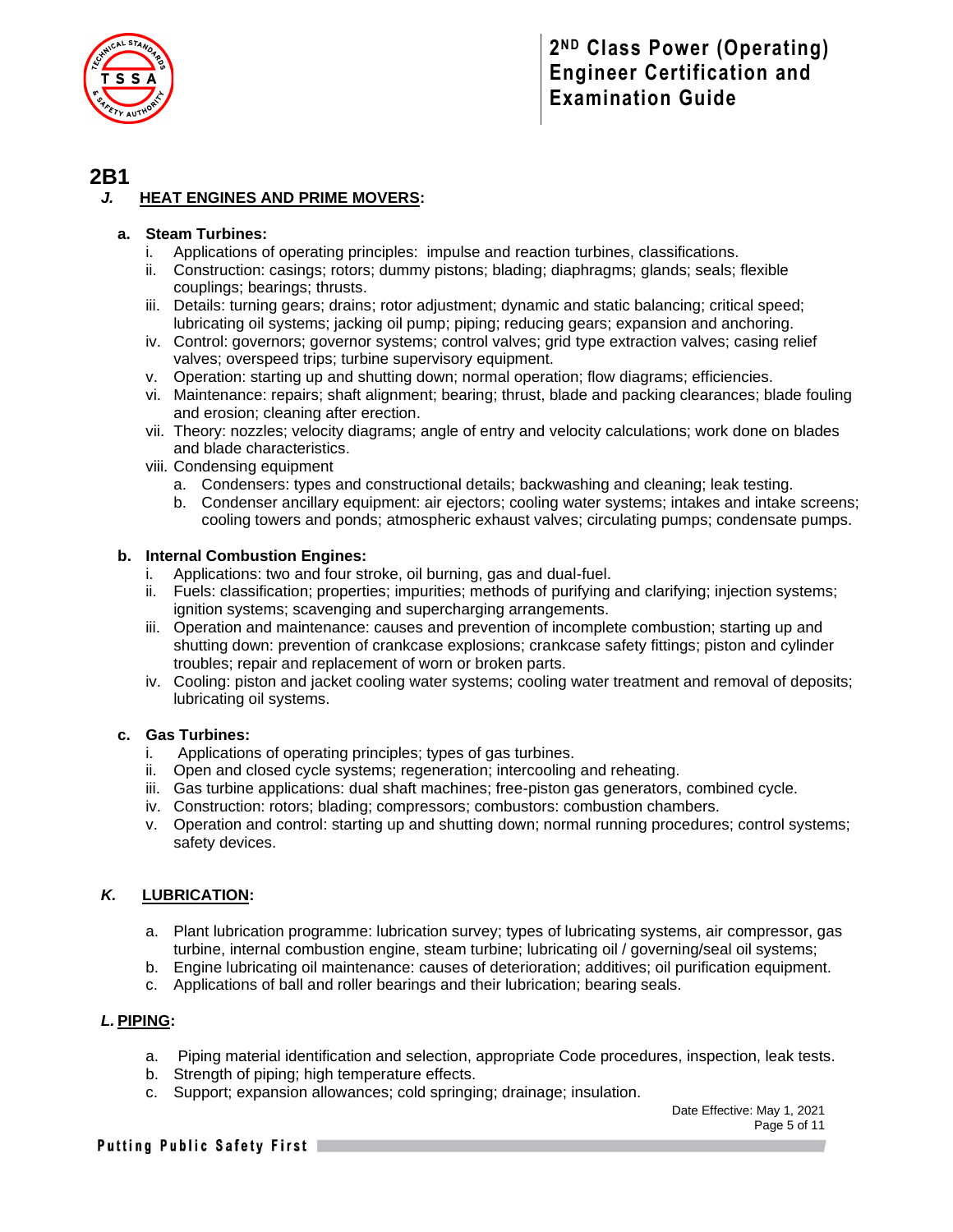

- d. Theory and effects of water hammer.
- e. Layouts of piping in Power and Pressure Plants.

#### *M.* **MECHANICAL DRAWING:**

- a. Pictorial drawing; geometrical constructions.
- b. Orthographic, auxiliary, axonometric and oblique projections.
- c. Sectioning and dimensioning.
- d. Flow diagrams; piping drawings; charts.
- e. Industrial Drawings, types and interpretation.

### **2B2**

#### *N***. POWER PLANT SYSTEMS:**

- a. Feed water systems; layout and operation. Regenerative feed heating cycle; closed feed systems; feed heaters; deaerators.
- b. Steam Piping systems.
- c. Fuel systems; layout and operation.
- d. Steam Condensate system; layout and operation.
- e. Cooling water systems; layout and operation.
- f. Waste handling systems; layout and operation.
- g. Integration of powerplant water systems.

#### *O***. CONTROL INSTRUMENTATION:**

- a. Electrical and Electronic Pressure measuring devices and component placement/installation.
- b. Electrical and Electronic Temperature measuring instruments and component placement / installation.
- c. Flow measurements with differential pressure flow meters:
	- i. Primary elements: orifice plate; flow nozzle; venturi tube; pitot tube; flow-nozzle pipes.
	- ii. Indicating mechanisms: manometer; ring balance; force balance; electric.
	- iii. Component placement/installation.
- d. Liquid level measurement and control and component installation: ball-float; displacement-type; hydrostatic head; electric and pneumatic level transmission; electric and magnetic type level-limit devices; remote water-level indicators.
- e. Final control elements: types and flow characteristics of control valves; construction details of control valves; power operators ---solenoid, pneumatic-diaphragm, power cylinder, and electric motor.
- f. One, two and three element boiler feedwater control systems.
- g. Superheated/reheated steam temperature control; steam pressure reducing and desuperheating control systems.
- h. Modes of automatic control; two position (; proportional; proportional-plus-reset and proportionalplus-reset-plus-rate.

i. Control Systems: Distributed Control Systems, Programmable Logic Controller.

#### *P***. FUELS AND COMBUSTION:**

- a. Combustion chemistry; chemical analysis of fuels.
- b. Fuels: classification; heat values; properties; fuel handling.
- c. Combustion: bomb calorimeter; analysis of flue gases; quantity of air required for combustion; draft calculations.

#### Putting Public Safety First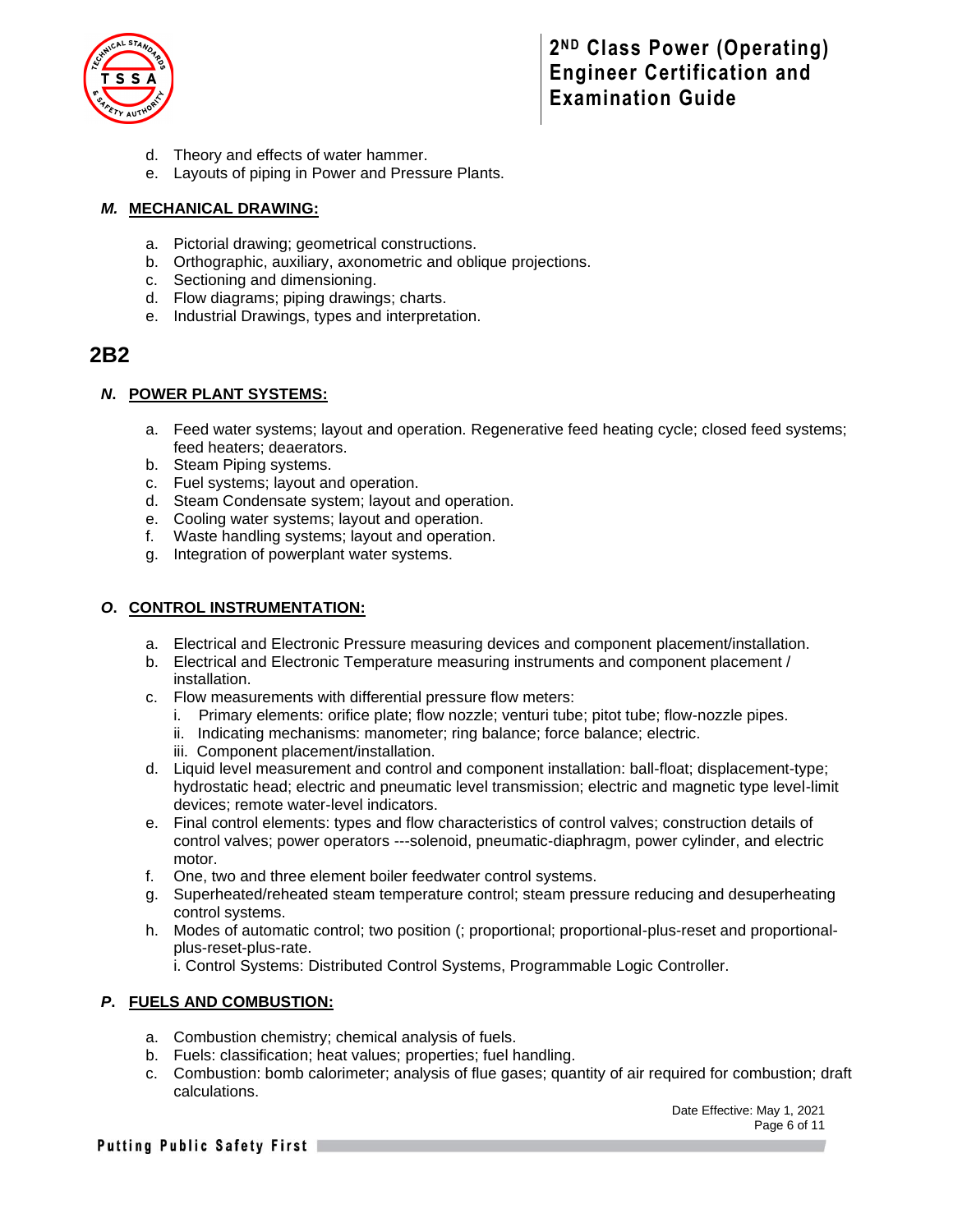

- d. Furnace types and designs; refractories; arches; separately fired reheat furnace.
- e. Firing equipment: pulverizes; oil and gas burners; storage and heating of oil; ash and slag disposal; ash fusion temperature, fuel burning systems.
- f. Draft: systems and equipment.
- g. Combustion Control:
	- i. Classification of systems; methods of operation; pneumatic, electric and hydraulic mediums; control systems and installations for gas, oil and coal firing.
	- ii. Flue-gas analysis;  $CO<sub>2</sub>$ ,  $O<sub>2</sub>$  and combustibles recorders.
	- iii. Combustion safeguards: purge and fan-failure interlock systems; flame-failure control systems; photoelectric tubes; rectifier rods.
	- iv. Packaged boiler-control systems: programming sequence; limiting devices and alarms.

#### *Q***. ENVIRONMENTAL PROTECTION:**

- a. Monitoring equipment and troubleshooting procedures: continuous emission monitoring systems; wastewater monitoring; data interpretation; troubleshooting.
- c. Specific environmental controls and equipment: integrated environmental controls; technical knowledge and efficient operating practices and monitoring for the following:
	- i. flue gas desulphurization
	- ii. selective catalytic reduction
	- iii. NO<sub>x</sub> reduction
	- iv. flue gas chemical conditioning
	- v. baghouses and precipitators
- d. Significance of measured parameters:
	- i. Air quality particulates, stack opacity,  $SO_2$  and  $NO_x$  concentration and mass flow, mercury,  $O_2$ , CO2, hydrocarbons.
	- ii Wastewater iron, phosphorous, biological oxygen demand, chemical oxygen demand, hydrocarbons, temperature, flow, pH, nitrogen.

### **2B3**

#### *R***. ELECTROTECHNOLOGY:**

#### **a. A.C. Theory:**

- i. The sine wave: generation of an alternating electromotive force; root mean square values; vector representation of sinusoidal quantities, peak, peak to peak.
- ii. Resistance, inductance and capacitance in single-phase A.C. circuits; inductive reactance; capacitive reactance, impedance, resonance.
- iii. Power in A.C. circuits; true and apparent power; practical importance of power factor; power factor correction.
- iv. Three-phase circuits: delta and star connected alternators and loads, current and voltage relationships; three-phase power.

#### **b. D.C. Machines:**

- i. Generators: principle of operation; construction; commutation; armature reaction; interpoles; compensating windings; lap and wave wound armatures; generator types and characteristics; parallel operation; voltage regulation; theory of self-excitation; efficiency and power losses; selection of generators and applications; parallel operation; ratings.
- ii. Motors: principle of motor action; torque development; Fleming's left-hand rule; back electromotive force: voltage, current and speed computation; motor types and characteristics; starting arrangements; dynamic and regenerative braking; speed control; efficiency and power losses.
- **c. A. C. Machines:**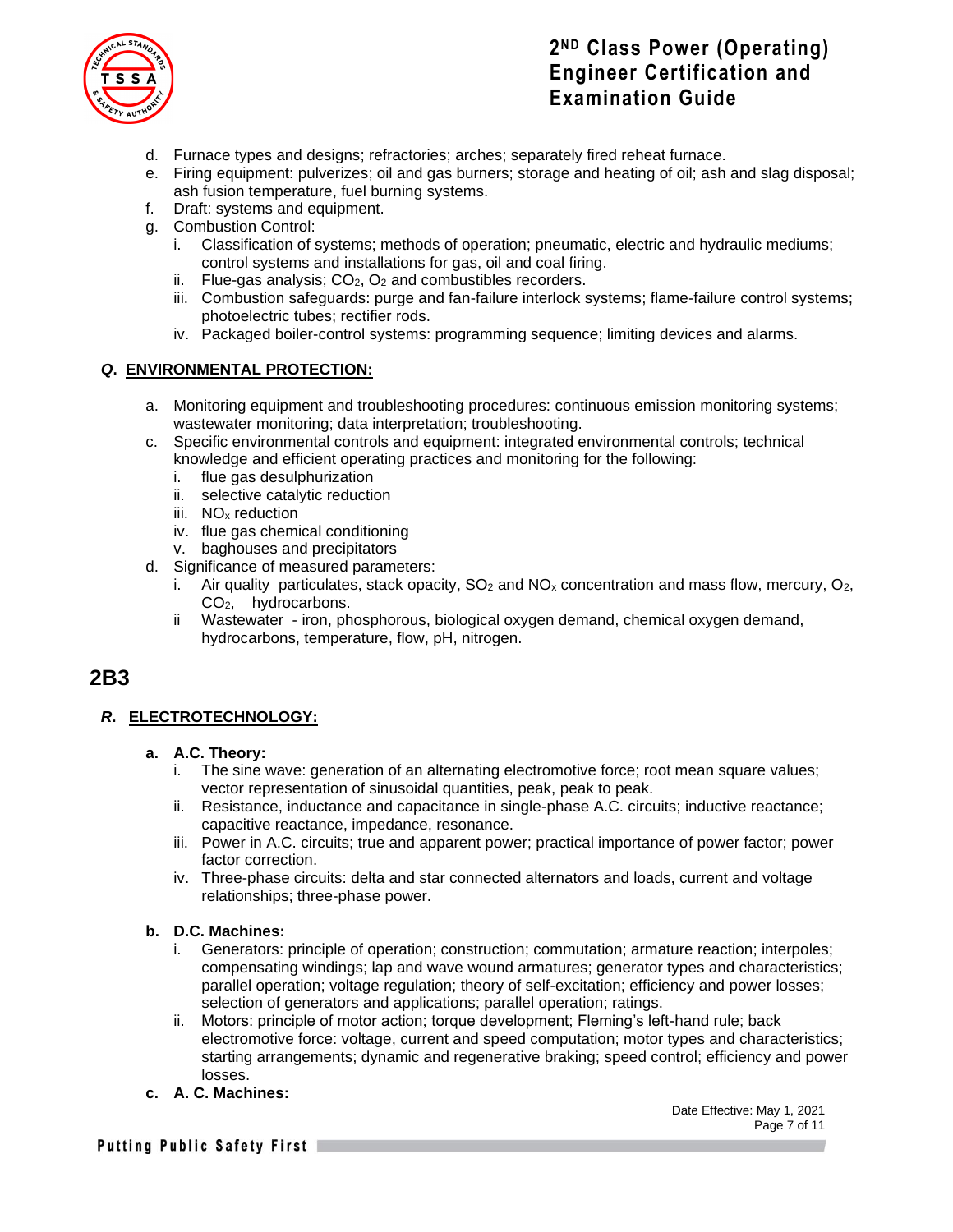

- i. Alternators: types; construction of stators, rotors and exciters; stator windings; relationship between speed, frequency and number of pole pairs; cooling systems; shaft sealing systems; voltage regulators; synchronizing; parallel operation; power factor control, voltage drops in armatures; rating, efficiency and power losses.
- ii. Single-phase motors: universal, shaded pole and split-phase types; repulsion-start and reluctance-start types; capacitance starting method.
- iii. Polyphase induction motors; principle of operation; rotating magnetic field; slip and rotor speed; stator and rotor construction; starting methods.
- iv. Synchronous motors: general facts concerning synchronous motors; stator and rotor construction, starting methods.
- v. Transformers: principle of transformer action; ratings; efficiency and losses; short and open circuit tests; types of construction; methods of cooling; connections; paralleling; instrument transformers.
- vi. Protection of electrical systems: alternator stator and rotor protection devices; motor protection devices; transformer safety fittings.
- vii. Circuit-protective equipment; interrupting capacity; fuses; switches; circuit-breakers; relays.

#### *S***. PRINCIPLES OF AIR AND GAS COMPRESSION:**

- a. Applications of air and gas compression: effects of altitude, temperature, and humidity.
- b. Reciprocating, axial, centrifugal and rotary compressors: operation, applications; construction; regulation and control; drive selection criteria and preventive maintenance.
- c. Ancillary equipment: valves; coolers; receivers; oil and water separators; filters; unloaders; safety/relief valves; instruments; piping layouts, dryers.

#### *T***. INDUSTRIAL/COMMERCIAL REFRIGERATION:**

- a. Applications of refrigeration: compression and absorption systems; thermoelectric refrigeration; hermetic cycles; cascade systems; heat pump systems.
- b. Refrigerating plants: types; layouts; installation details.
- c. Plant equipment: compressors; condensers; evaporators; liquid receivers; oil separators; absorbers; generators; heat exchangers; rectifiers; driers; scale traps; piping and fittings; cold room construction.
- d. Operation of refrigerating plants: starting up and shutting down; charging; hand and automatic purging; automatic expansion valves; compressor lubrication; brine solutions; leak testing; trouble shooting.
- e. Safety and control: Code requirements; safety fittings; compressor and system instrumentation and controls; cooling water system controls.
- f. Computations of capacities and performances of refrigerating plants; ideal and practical refrigerant cycles; theoretical piston displacement; heat pump effect; theoretical power; pressure-enthalpy charts

# **Certification Information**

#### **Qualifying Experience Time:**

Qualifying experience time served shall be in a plant that is required to be attended by an Operating Engineer or an unattended plant supervised by an Operating Engineer/Operator. Please refer to Table 8 of the Operating Engineers Regulation for plant rating/capacity, Table 8 in the Director's Order, or the Alternate Table 8 in the Minister's Order.

• The practical operating training requirement for second class certification is **2,880 hours** as a chief operating engineer in a third class plant; or **2,880 hours** as a third class operating engineer in a second or first class plant.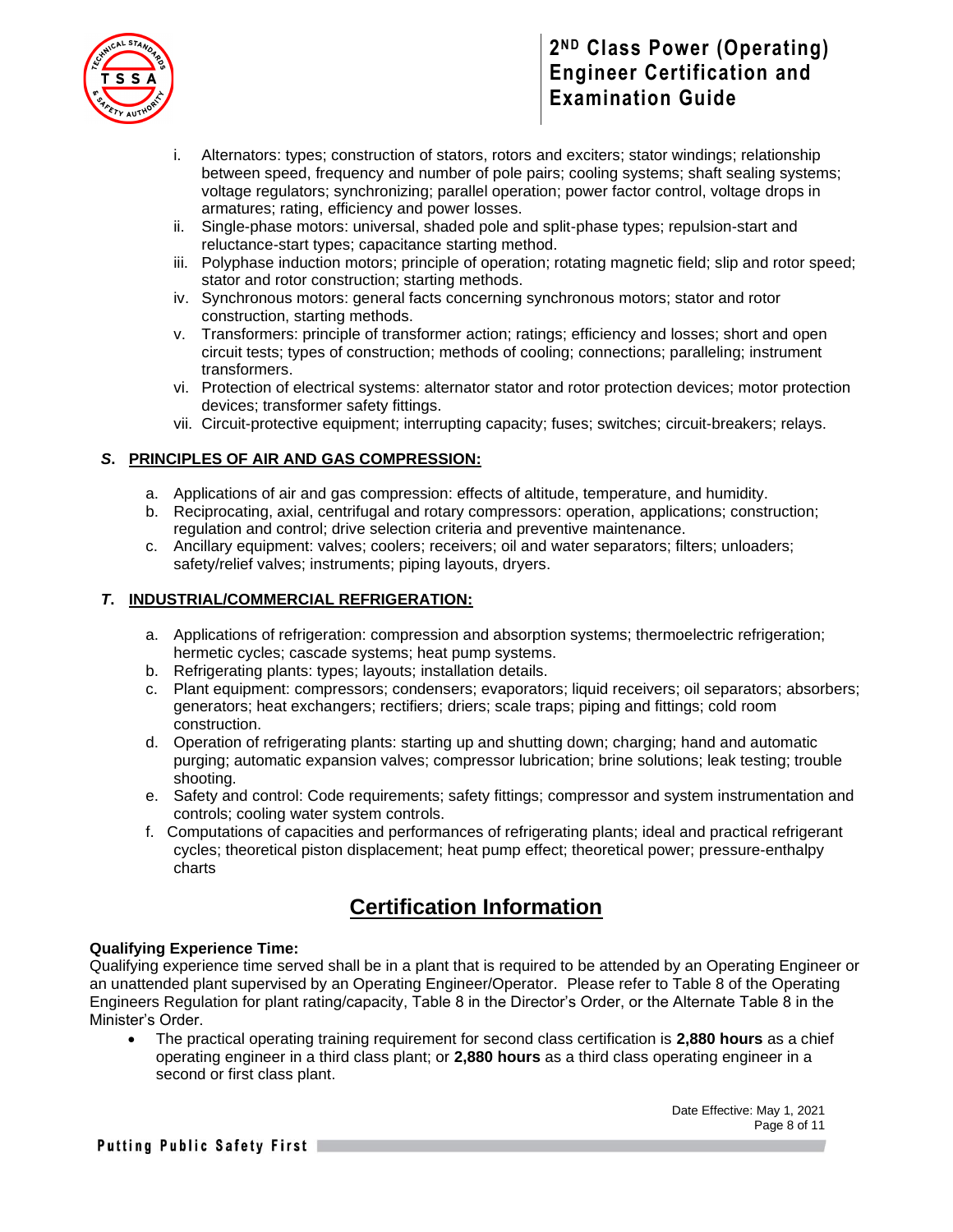

- The practical operating time requirement for second class certification is **2,080 hours** for candidates having successfully completed a full-time TSSA "approved-for-time-reduction" 2nd Class Operating Engineer program.
- The certification process will require minimum of 33% Qualifying Experience Time in the operation of Boilers at a registered plant. There will be a maximum of 33% of experience permitted on maintenance of regulated equipment, and the remainder of the experience requirements can be any combination of the technologies.

#### **Qualifying Experience attained in a Canadian Jurisdiction outside Ontario**

Qualifying time experience toward Operating/Power Engineering attained in a Canadian Jurisdiction outside Ontario must be attained in the operation and management of boilers at least of the type and capacities indicated on Tables 3 of the Operating Engineers Regulation, Ontario Regulation 219/01. The following information must be demonstrated to TSSA in a request for certification:

• A letter addressed to the candidate, on company letter head and signed, from the Chief Operating/Power Engineer, indicating the number of boilers trained on, the boiler types, boiler manufacturer, boiler(s) pressure, capacities in Kilowatts or Boiler Horsepower and the time periods when the experience was gained (dates). The Chief Operating/Power Engineer must indicate their certificate number and classification, as well as their formal position and contact information (i.e. telephone number, email address, etc.).

# **Training Providers**

As a convenience for students, TSSA has compiled a list of organizations, and/or institutions currently offering 'TSSA Approved for Time Reduction', training. The list can be found in the 'Operating Engineer section', of our TSSA Corporate website located at [www.tssa.org.](http://www.tssa.org/)

It is recommended that before undertaking examinations, the candidate complete a Second Class Power Engineering Course offered through a recognized Technical Institute or Training Provider.

Note: The process for 'TSSA approval' began in December of 2001. Trainers successful in obtaining TSSA approval, to offer "practical-time-reduction-training", will be identified accordingly by being listed on TSSA's Training Providers list.

# **Examination Information**

There are four (4) essay style examinations and two (2) multiple choice type examination that must be written that is 3 ½ hours in duration.

- The 2A-1, 2A-2, 2A-3, 2B-1 examinations requires the candidate to answer any five (5), of the seven (7) questions. Only the first five (5) questions attempted will be marked. Read the introduction carefully as some examinations have mandatory questions, which must be attempted.
- The 2B-3 and 2B-2 examinations consists of 100 multiple choice type questions.
	- Note: the syllabus for both essay type and multiple-choice type examinations remains unchanged.

The minimum passing mark for each examination is 65%, rewrites are allowed after 60 days.

Note: effective June 15, 2021, Operating Engineers/Operators will have the option to pursue exams and meet the experience requirements concurrently or at their own pace.

When answering examination questions, the candidate is expected to give sufficient information to warrant the marks assigned. For questions involving calculations, the candidate is expected to state the formula, insert given data, work through the steps and state your answer with the correct units in an appropriate closing

> Date Effective: May 1, 2021 Page 9 of 11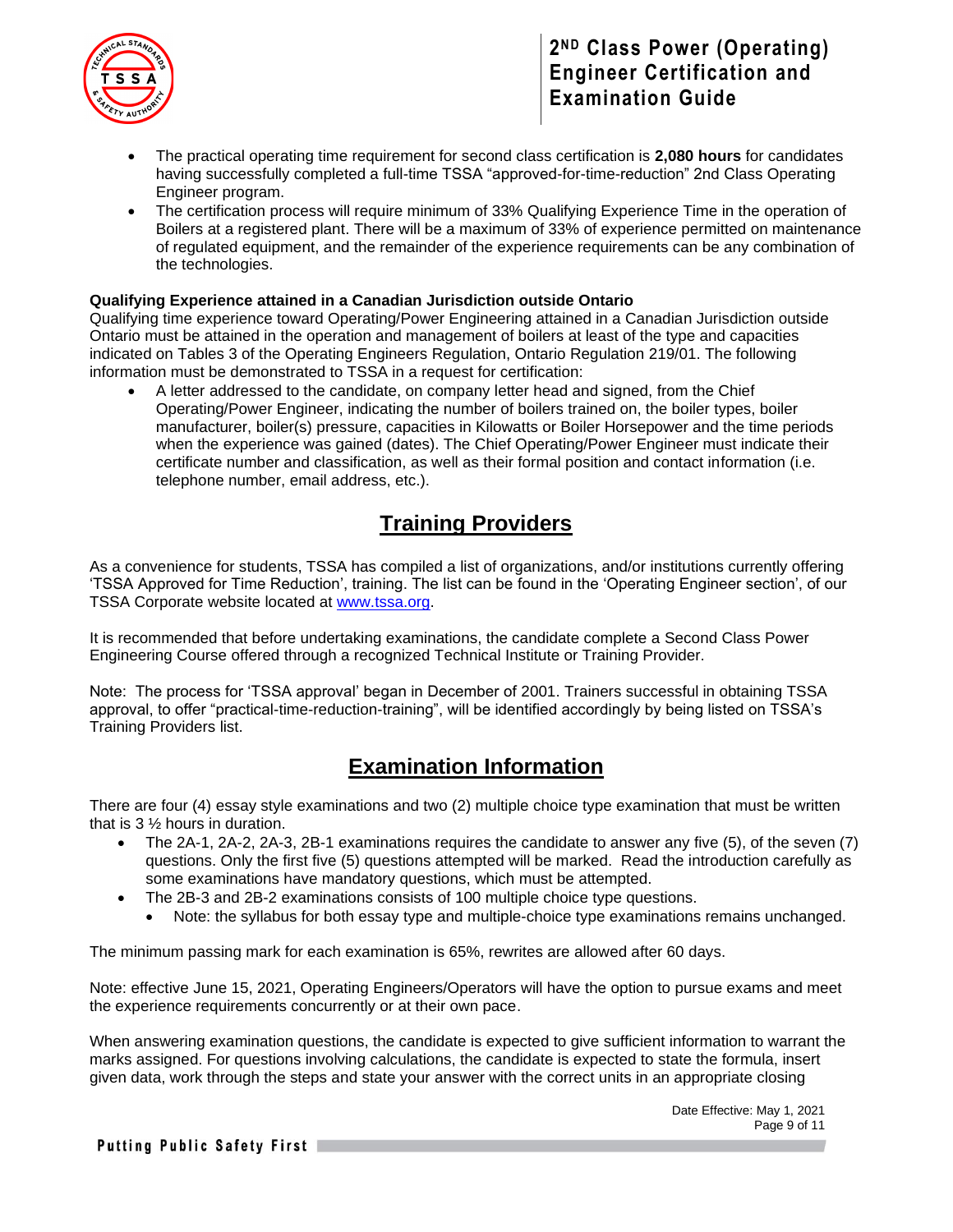

statement.

The examination candidate is expected to write legible, neat, and in pen. Sketches or drawings are to be in pencil and properly labeled. Rulers and (drawing) templates are to be used as neatness is considered in the marking scheme.

Examinations may be written at either a Ministry of Labour, Training and Skills Development exam centre or at a TSSA approved examination centre. To locate nearest centre, refer to "Register for an Exam" listing at [www.tssa.org.](http://www.tssa.org/)

Examination security will be strictly enforced. The examination administrator or invigilator reserves the right to revoke an examination at any time if the examination candidate is found to be in violation of the TSSA examination or MTCU procedures. The examination candidate will be subject to further investigation, which may result in the revocation of an authorization or restrictions may be applied to all future examinations.

Examination candidates are eligible to submit a formal request for a review of their essay examination result within 60 days from the issuance of the formal correspondence issued by TSSA. Candidates who wish to obtain a review of their essay examination, must submit a written request to TSSA, via [certandexams@tssa.org,](mailto:certandexams@tssa.org) with the administrative fee of \$75.00. Note the following:

- The purpose of the review is to assist the candidate when preparing to rewrite the examination.
- As a result of the review, the Operating Engineers Examiner will contact the candidate via telephone to discuss the strengths and weaknesses of the examination. Be advised that specific examination questions will not be discussed with the candidate.
- If the Operating Engineers Examiner finds justification to re-score the examination, a revised result will be issued to the candidate.

**Important: Candidates for any class of certification as an Operating Engineer or Operator who have passed the required examinations, or any parts thereof, MUST obtain their certificate of qualification within five (5) years of such passing or re-writing of the examination will be required.** 

# **Suggested Study Materials**

It is recommended that the candidate becomes familiar with the publications listed in the Reference Material for Power Engineering Students and Examination Candidates, listed below:

- **Technical Standards & Safety Act,** the **Operating Engineers Regulation** and the **Boilers and Pressure Vessels Regulation**; along with all pertinent **Director's Orders**, are posted on TSSA Website and can be printed off for use in your studies.
- **•** '2<sup>nd</sup> class Power Engineering' available from PanGlobal Publishing
- **Reed's Marine Engineering Series**
- **"Metals & How to Weld Them"** by Jefferson & Woods
- **2007 ASME Boiler and Pressure Vessel Code**  Academic Extract contains materials from Sections I, II, IV and VIII of the 2007 ASME Boiler and Pressure Vessel Code and is available from PanGlobal Publishing
- **CSA B51: "Boilers, Pressure Vessel and Piping Code"** available from the CSA Group
- **CSA B52: "Mechanical Refrigeration Code"**
- **2007 ASME Extract**
- **ASME Section I:** Rules for the Construction of Power Boilers Extract
- **ASME Code Simplified**
- **ASME Section VI:** Recommended Guidelines for the Care and Operation of Heating Boilers
- **ASME Section VII:** Recommended Guidelines for Care and Operation of Power Boilers
- **ASME Section IX:** Welding and Brazing Qualifications

Date Effective: May 1, 2021 Page 10 of 11